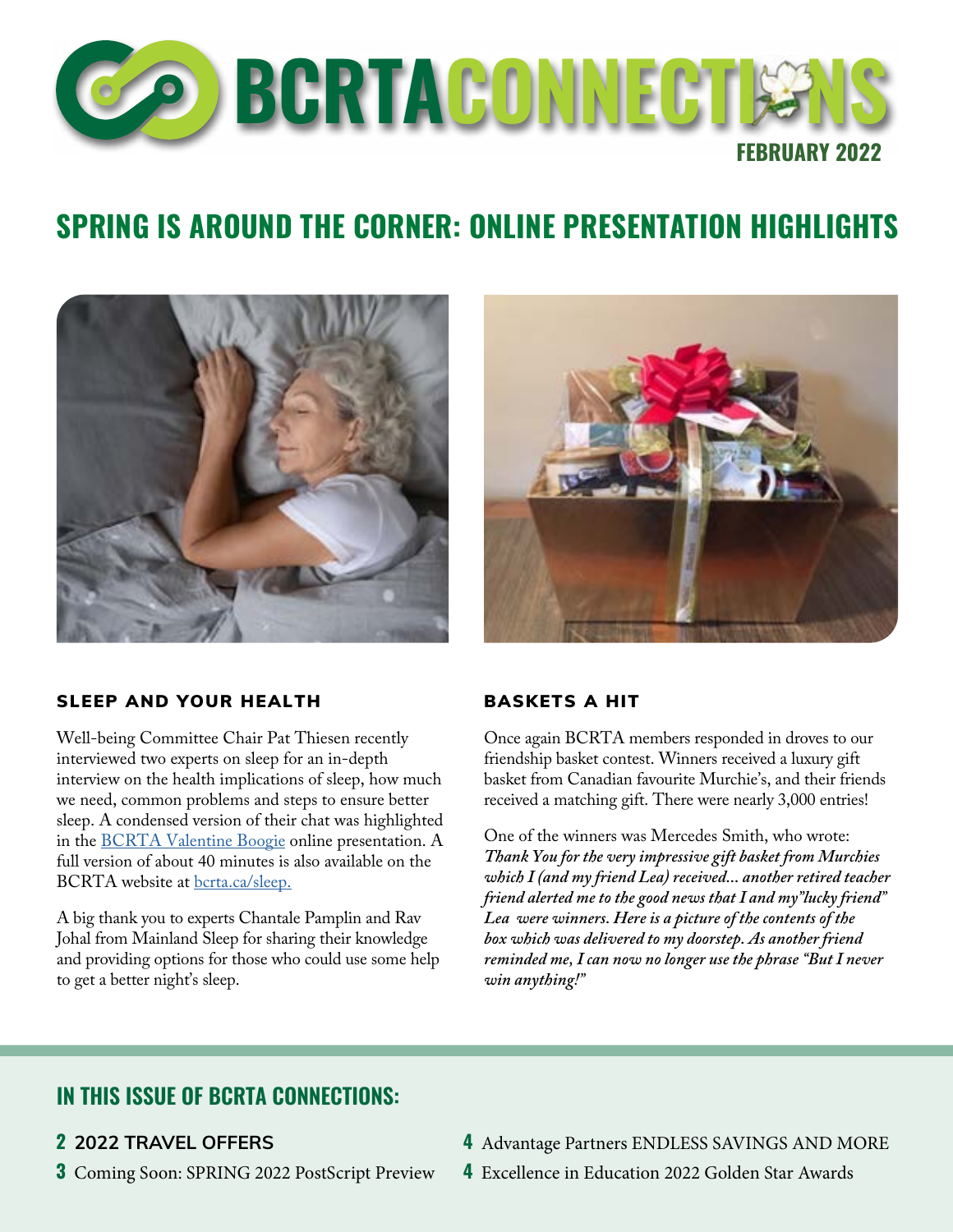# **MAY 21, 2022 GROUP DEPARTU**

# ALASKA 7 NIGHT CRUISE

*Join Dave and Bon Scott for this unforgettable experience*

SPECIAL BCRTA OFFERS!

- **• 7-night cruise, all meals, entertainment, exclusive cocktail reception and more!**
- **• StartIng at just \$1274 per person\***
- **• Konigsdam (with Holland America)**
- **• Watch for whales, Dall's porpoise and bald eagles en route to majestic Glacier Bay National Park.**



# NOV 15 TO 30, 2022 ERS OF EGYP **OPTIONAL 5 DAYS IN EXOTIC JORDAN**

*Join Gerry Tiede, Past President of BCRTA as we explore the ancient sites and exotic locales of Egypt.*

- **• Pyramids of Giza and the Great Sphinx**
- **• Egyptian Museum of Antiquities**
- **• Sail the legendary Nile River on a 4 Night Cruise from Aswan to Luxor**
- **• Valley of the Kings and the Queens**
- **• Guides, luxury accomodations for you, family and friends, and much more**
- *• ACT QUICKLY ONLY A FEW SEATS LEFT!*

# MAY 16 TO 19, 2022 OKANAGAN WINE TOUR AFFORDABLE BC ADVENTURE



*\* CONTACT TRIP MERCHANT FOR A COMPLETE QUOTE OF ALL FEATURES AND PRICE OPTIONS*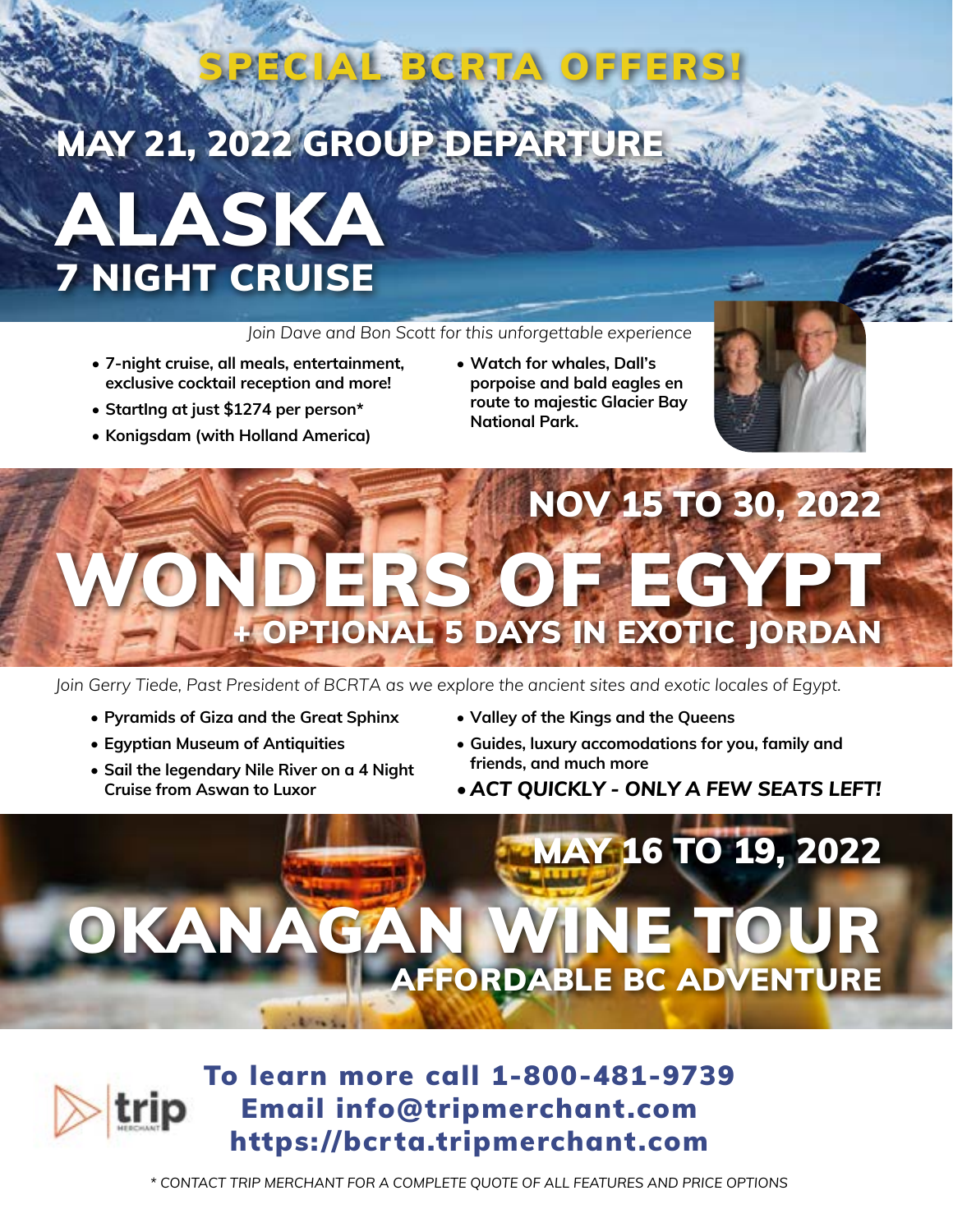## *COMING SOON* SPRING 2022 POSTSCRIPT MAGAZINE



- HEALTH AND TRAVEL
- **TECH FEATURES**
- GOLDEN STAR WINNER PROFILES
- MEMBER STORIES TO MOVE, INSPIRE AND INFORM YOU
- CLASSIFIEDS
- PUZZLES

*Any changes to your e-mail address or home address?* Contact Laurie Boyd at the BCRTA Office at [laurie@bcrta.ca](mailto:laurie%40bcrta.ca?subject=BCRTA%20Member%20Info%20Update) or 604-871-2260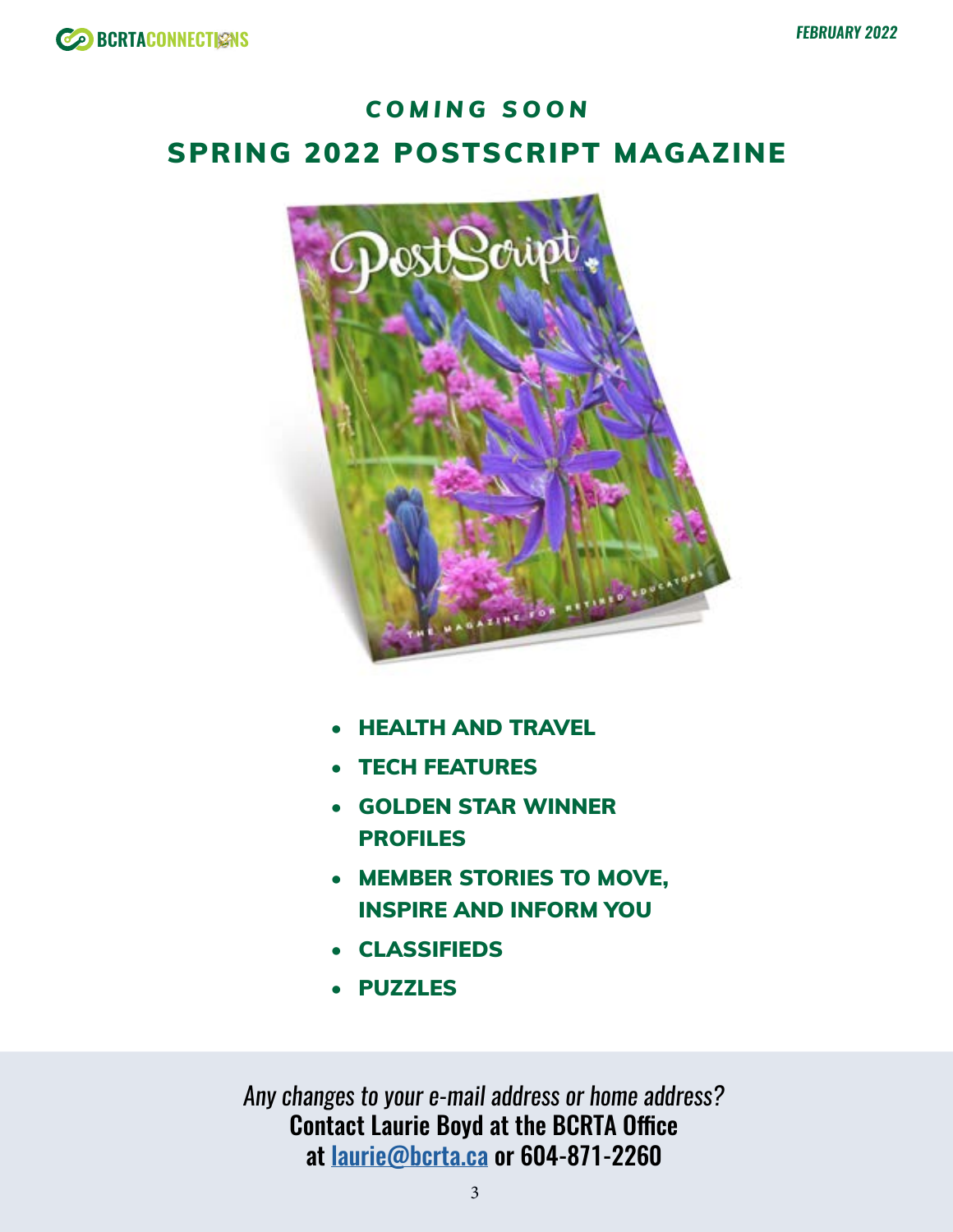

### EXCELLENCE IN PUBLIC EDUCATION

The Excellence in Public Education Committee has been exploring ways to share our teaching achievements and experiences with new generations who are developing their professional skills. We are considering hosting a workshop or webinar to help us share our stories and eventually write them in a book. We will give you details for this opportunity when they are known.

In our committee time we have also considered our Values Statements for the teaching of language and cultures in BC public schools. We have looked closely at the values around the types of resources and materials employed.

Recently our committee began to discuss our guiding values around special education provision in B.C. Schools with a goal to formulate ways to support active teacher colleagues.

Finally, we are looking forward to hearing from programs in public schools that help BC students and seniors connect. The submission deadline for our Golden Star Awards is April 15th, 2022. If you know of a school program that features the interaction of Seniors and Students, please let them know to go to the BCRTA website for information on these awards.

[www.bcrta.ca/bcrta-golden-star-awards/](https://www.bcrta.ca/bcrta-golden-star-awards/)

*Chair Steve Bailey and Co-Chair Brenda Jones*





#### ENDLESS SAVINGS - FOR YOU!

One of the great benefits of membership in BCRTA is access to our Advantage Partners programs.

Membership chair Dave Scott recently interviewed [Endless Savings and More'](https://bcrta.ca/ESM)s CEO Chris Buss about the program.

With hundreds of retail, entertainment and service experiences available, [Endless Savings and More](https://bcrta.ca/ESM) can save you money.

#### [Click here to view the interview.](https://youtu.be/3RFlqTZ6vBQ?t=1197)